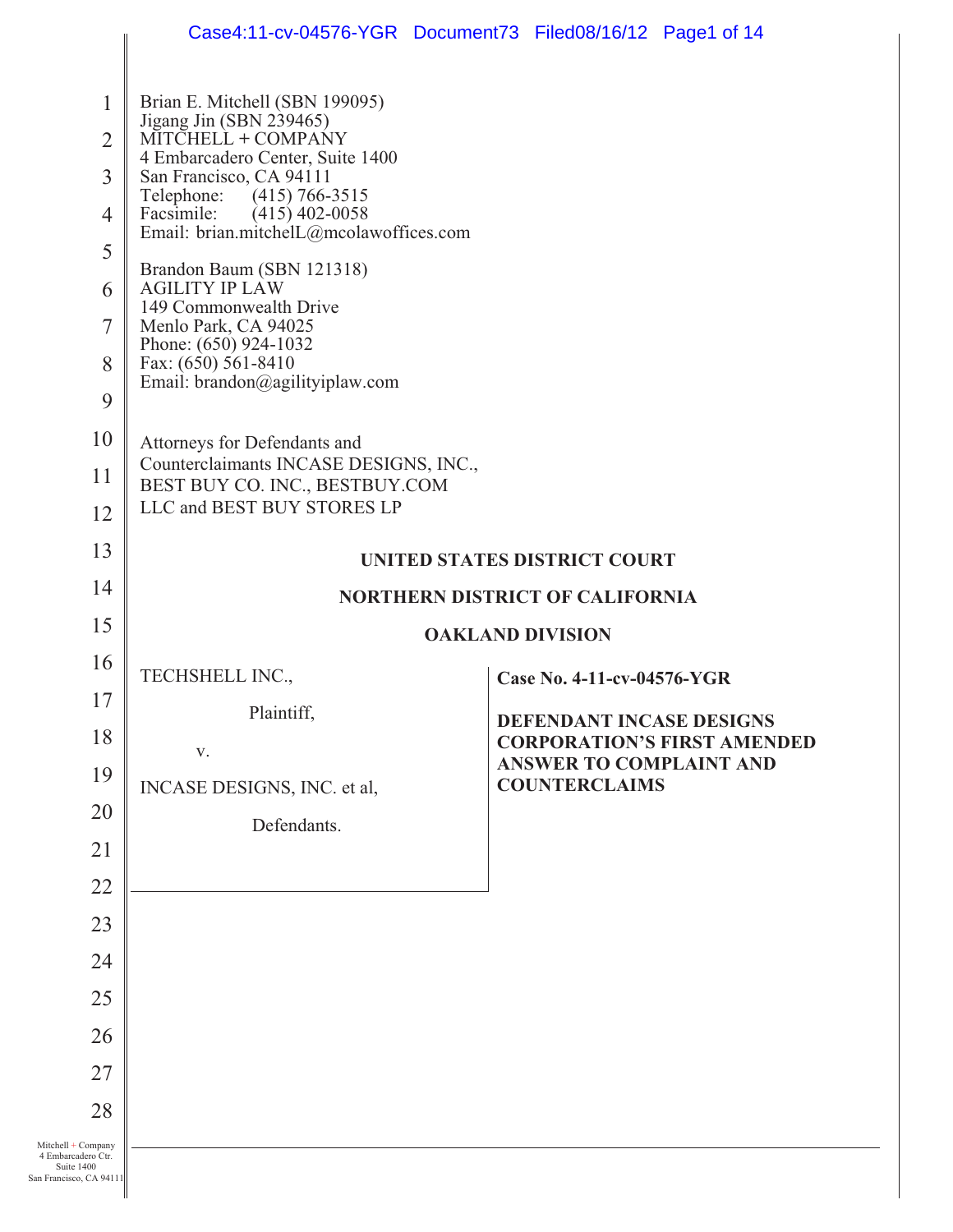| Case4:11-cv-04576-YGR Document73 Filed08/16/12 Page2 of 14 |  |  |
|------------------------------------------------------------|--|--|
|                                                            |  |  |

| $\mathbf{1}$                               | COMES NOW, Defendant, INCASE DESIGNS CORPORATION (hereinafter "Defendant                     |  |  |
|--------------------------------------------|----------------------------------------------------------------------------------------------|--|--|
| $\overline{2}$                             | INCASE") by and through undersigned counsel, hereby answers the allegations in the Complaint |  |  |
| $\mathfrak{Z}$                             | as follows:                                                                                  |  |  |
| $\overline{4}$                             | <b>INTRODUCTION</b>                                                                          |  |  |
| 5                                          | Defendant INCASE admits that the complaint purports to state a claim for patent<br>1.        |  |  |
| 6                                          | infringement.                                                                                |  |  |
| $\overline{7}$                             | <b>THE PARTIES</b>                                                                           |  |  |
| 8                                          |                                                                                              |  |  |
| 9                                          | 2.<br>Defendant INCASE is without sufficient information to form a conclusion as to the      |  |  |
| 10                                         | truth of the allegations of paragraph 2 of the Complaint and therefore denies the same.      |  |  |
| 11                                         | 3.<br>Defendant INCASE admits that it is a California corporation, and denies the            |  |  |
| 12                                         | remaining allegations of paragraph 3 of the Complaint.                                       |  |  |
| 13<br>14                                   | <b>JURISDICTION AND VENUE</b>                                                                |  |  |
| 15                                         | 4.<br>Defendant INCASE admits that the court has subject matter jurisdiction over the        |  |  |
| 16                                         | claims for patent infringement.                                                              |  |  |
| 17                                         | 5.<br>Denied.                                                                                |  |  |
| 18                                         | Denied.<br>6.                                                                                |  |  |
| 19                                         |                                                                                              |  |  |
| 20                                         | <b>COUNT ONE: PATENT INFRINGEMENT</b><br>(U.S. Patent No. 7,643,274)                         |  |  |
| 21                                         | 7.<br>Defendant INCASE re-alleges and incorporates by reference all preceding                |  |  |
| 22                                         | paragraphs.                                                                                  |  |  |
| 23                                         | 8.<br>Defendant INCASE admits that a copy of U.S. Patent No. 7,643,274 entitled              |  |  |
| 24                                         | "Protective Cover for Laptop Computer" ("the '274 Patent") was attached as Exhibit A to the  |  |  |
| 25                                         |                                                                                              |  |  |
| 26                                         | Complaint. Except as expressly admitted, Defendant INCASE denies the remaining allegations   |  |  |
| 27                                         | contained in Paragraph 8 of the Complaint.                                                   |  |  |
| 28                                         | $\mathbf{1}$                                                                                 |  |  |
| $Mitchell + Company$<br>4 Embarcadero Ctr. |                                                                                              |  |  |

 $\overline{1}$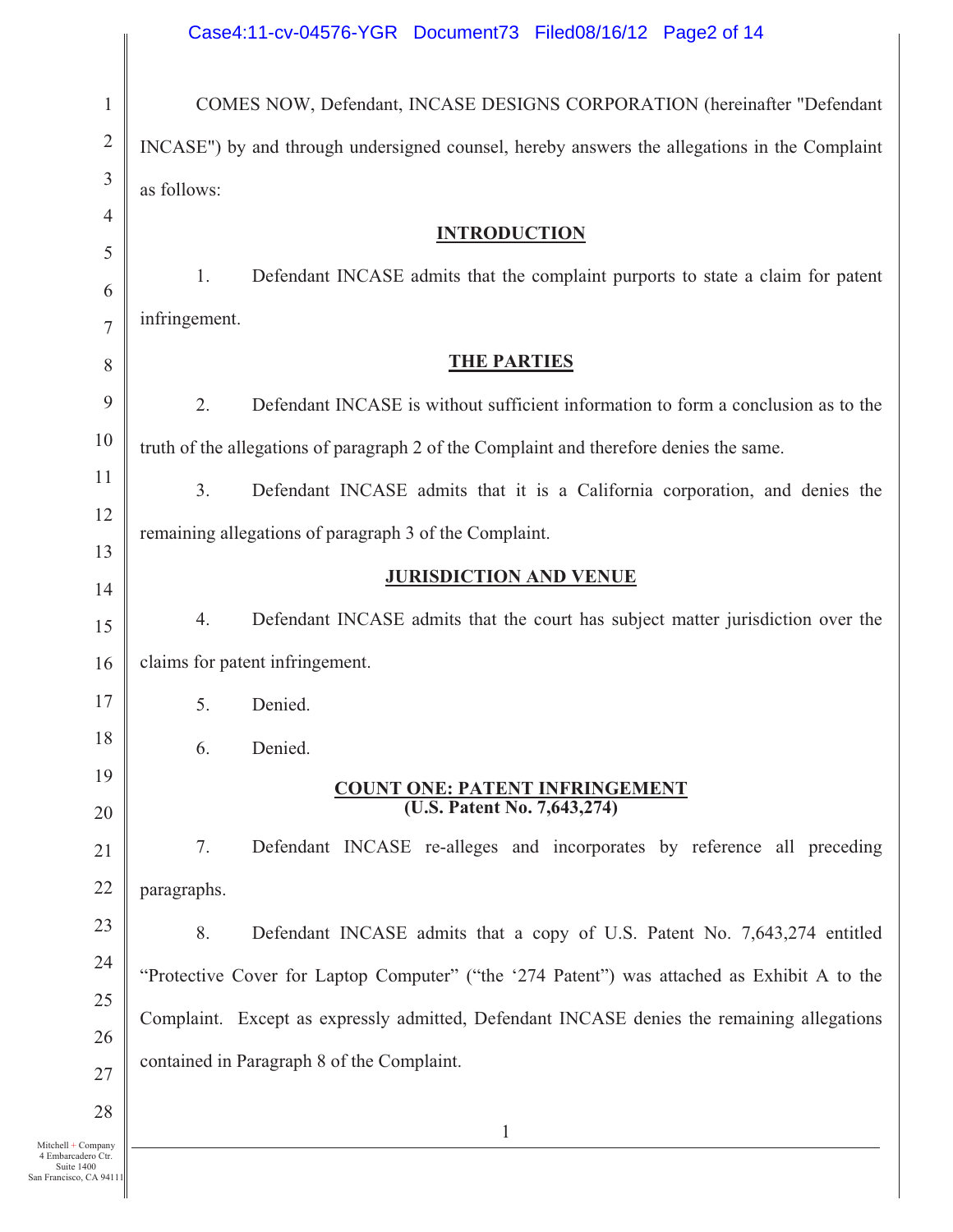| $\mathbf{1}$          | 9.                                                                                      | Defendant INCASE is without sufficient information to form a conclusion as to the                   |  |
|-----------------------|-----------------------------------------------------------------------------------------|-----------------------------------------------------------------------------------------------------|--|
| $\overline{2}$        | truth of the allegations of paragraph 9 of the Complaint and therefore denies the same. |                                                                                                     |  |
| 3                     | 10.                                                                                     | Denied.                                                                                             |  |
| $\overline{4}$        | 11.                                                                                     | Defendant INCASE is without sufficient information to form a conclusion as to the                   |  |
| 5<br>6                |                                                                                         | truth of the allegations of paragraph 11 of the Complaint and therefore denies the same.            |  |
| $\overline{7}$        | 12.                                                                                     | Denied.                                                                                             |  |
| 8                     | 13.                                                                                     | Denied.                                                                                             |  |
| 9                     | 14.                                                                                     | Defendant INCASE admits that it sells protective covers for laptop computers.                       |  |
| $10\,$                |                                                                                         | Except as expressly admitted herein, Defendant INCASE is without sufficient information to form     |  |
| 11                    |                                                                                         | a conclusion as to the truth of the allegations of paragraph 14 of the Complaint and therefore      |  |
| 12                    | denies the same.                                                                        |                                                                                                     |  |
| 13                    | 15.                                                                                     | Defendant INCASE admits that it sells protective covers for laptop computers.                       |  |
| $\overline{14}$<br>15 |                                                                                         | Except as expressly admitted herein, Defendant INCASE is without sufficient information to form     |  |
| 16                    |                                                                                         | a conclusion as to the truth of the allegations of paragraph 15 of the Complaint and therefore      |  |
| 17                    | denies the same.                                                                        |                                                                                                     |  |
| 18                    | 16.                                                                                     | Defendant INCASE admits that it sells protective covers for laptop computers.                       |  |
| 19                    |                                                                                         | Except as expressly admitted herein, Defendant is without sufficient information to form a          |  |
| 20                    |                                                                                         | conclusion as to the truth of the allegations of paragraph 16 of the Complaint and therefore denies |  |
| 21                    | the same.                                                                               |                                                                                                     |  |
| 22                    |                                                                                         |                                                                                                     |  |
| 23                    | 17.                                                                                     | Defendant INCASE admits that it sells protective covers for laptop computers.                       |  |
| 24<br>25              |                                                                                         | Except as expressly admitted herein, Defendant is without sufficient information to form a          |  |
| 26                    |                                                                                         | conclusion as to the truth of the allegations of paragraph 17 of the Complaint and therefore denies |  |
| 27                    | the same.                                                                               |                                                                                                     |  |
|                       |                                                                                         |                                                                                                     |  |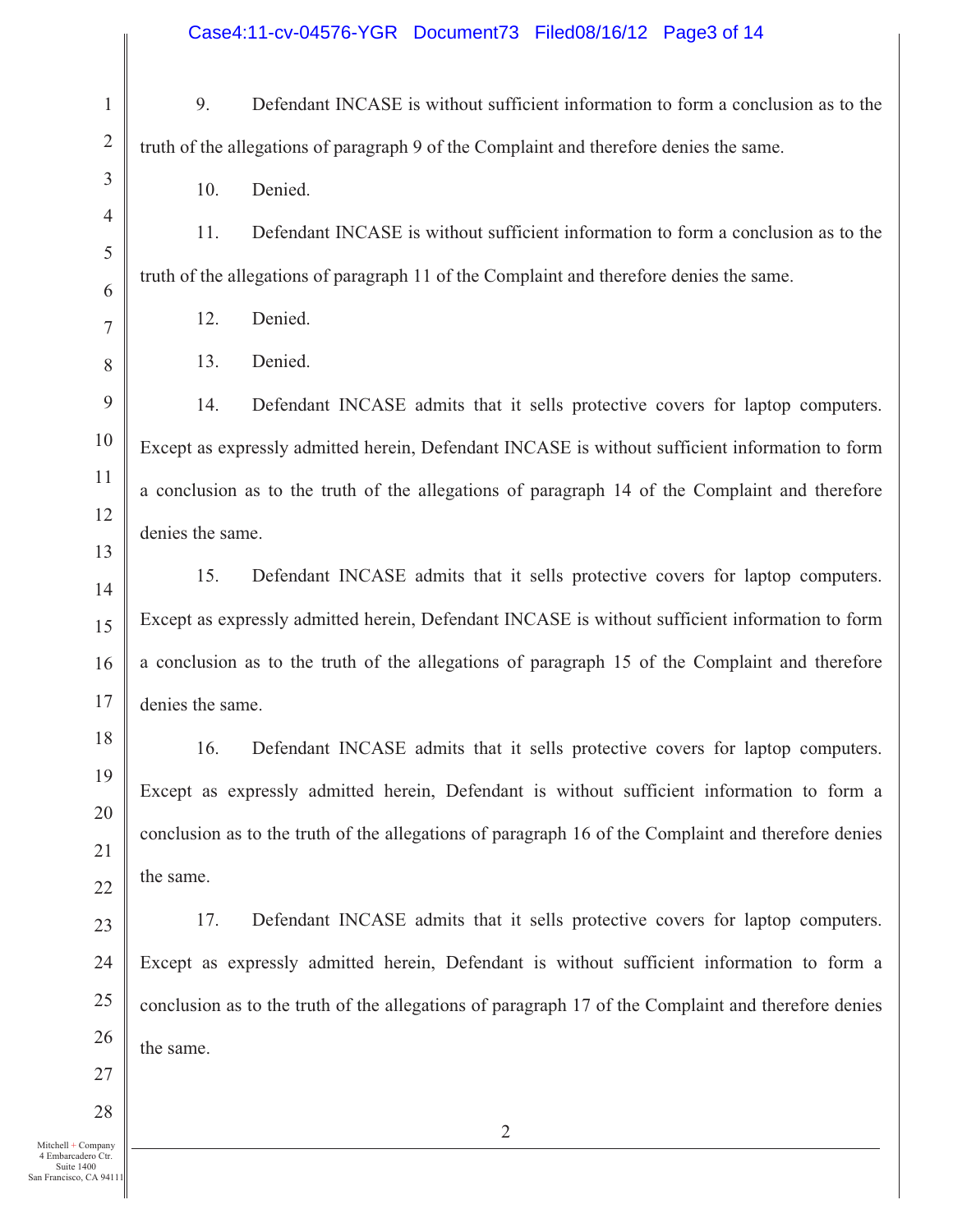### Case4:11-cv-04576-YGR Document73 Filed08/16/12 Page4 of 14

18. Defendant INCASE admits that it sells protective covers for laptop computers. Except as expressly admitted herein, Defendant is without sufficient information to form a conclusion as to the truth of the allegations of paragraph 18 of the Complaint and therefore denies the same.

19. Defendant INCASE admits that it sells protective covers for laptop computers. Except as expressly admitted herein, Defendant is without sufficient information to form a conclusion as to the truth of the allegations of paragraph 19 of the Complaint and therefore denies the same.

20. Defendant INCASE admits that it sells protective covers for laptop computers. Except as expressly admitted herein, Defendant is without sufficient information to form a conclusion as to the truth of the allegations of paragraph 19 of the Complaint and therefore denies the same.

21. Admitted.

22. Denied.

1

2

3

4

5

6

7

8

9

10

11

12

13

14

15

16

17

18

19

20

21

22

23

24

25

26

27

28

23. Denied.

24. Denied.

#### **COUNT TWO: PATENT INFRINGEMENT (U.S. Patent No. 7,907,400)**

25. Defendant INCASE re-alleges and incorporates by reference all preceding paragraphs.

26. Defendant INCASE admits that a copy of U.S. Patent No. 7,907,400 entitled "Protective Cover for Laptop Computer" ("the "400 Patent") was attached as Exhibit C to the Complaint. Except as expressly admitted, Defendant INCASE denies the remaining allegations contained in Paragraph 26 of the Complaint.

Mitchell + Company 4 Embarcadero Ctr. Suite 1400 San Francisco, CA 94111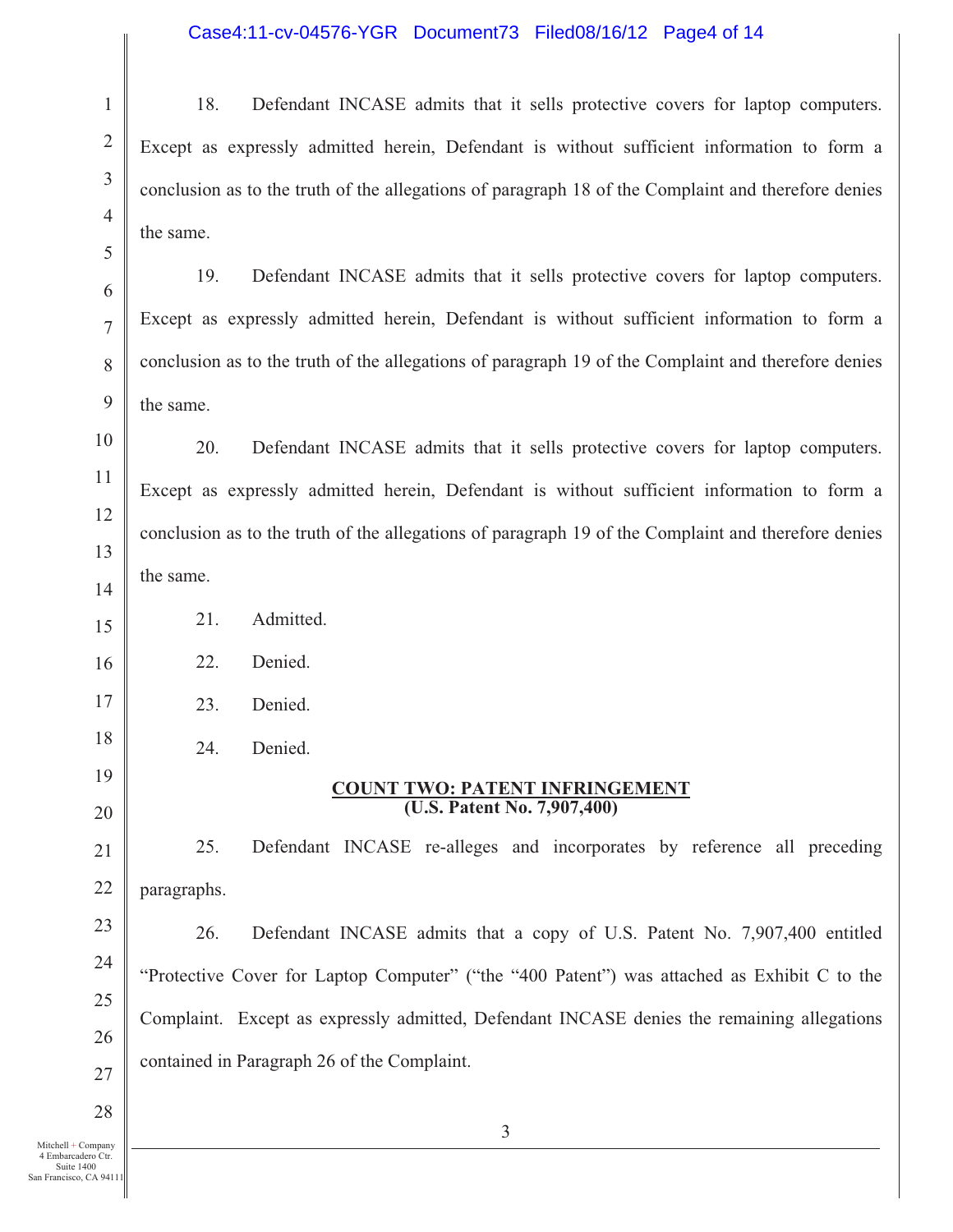| $\mathbf{1}$   | Defendant INCASE is without sufficient information to form a conclusion as to the<br>27.            |
|----------------|-----------------------------------------------------------------------------------------------------|
| $\overline{2}$ | truth of the allegations of paragraph 27 of the Complaint and therefore denies the same.            |
| 3              | Denied.<br>28.                                                                                      |
| $\overline{4}$ | 29.<br>Defendant INCASE is without sufficient information to form a conclusion as to the            |
| 5<br>6         | truth of the allegations of paragraph 29 of the Complaint and therefore denies the same.            |
| 7              | 30.<br>Denied.                                                                                      |
| 8              | Denied.<br>31.                                                                                      |
| 9              | 32.<br>Defendant INCASE admits that it sells protective covers for laptop computers.                |
| 10             | Except as expressly admitted herein, Defendant INCASE is without sufficient information to form     |
| 11             | a conclusion as to the truth of the allegations of paragraph 32 of the Complaint and therefore      |
| 12             | denies the same.                                                                                    |
| 13<br>14       | 33.<br>Defendant INCASE admits that it sells protective covers for laptop computers.                |
| 15             | Except as expressly admitted herein, Defendant INCASE is without sufficient information to form     |
| 16             | a conclusion as to the truth of the allegations of paragraph 33 of the Complaint and therefore      |
| 17             | denies the same.                                                                                    |
| 18             | 34.<br>Defendant INCASE admits that it sells protective covers for laptop computers.                |
| 19             | Except as expressly admitted herein, Defendant is without sufficient information to form a          |
| 20             | conclusion as to the truth of the allegations of paragraph 34 of the Complaint and therefore denies |
| 21<br>22       | the same.                                                                                           |
| 23             | 35.<br>Defendant INCASE admits that it sells protective covers for laptop computers.                |
| 24             | Except as expressly admitted herein, Defendant is without sufficient information to form a          |
| 25             | conclusion as to the truth of the allegations of paragraph 35 of the Complaint and therefore denies |
| 26             | the same.                                                                                           |
| 27             |                                                                                                     |
| 28             |                                                                                                     |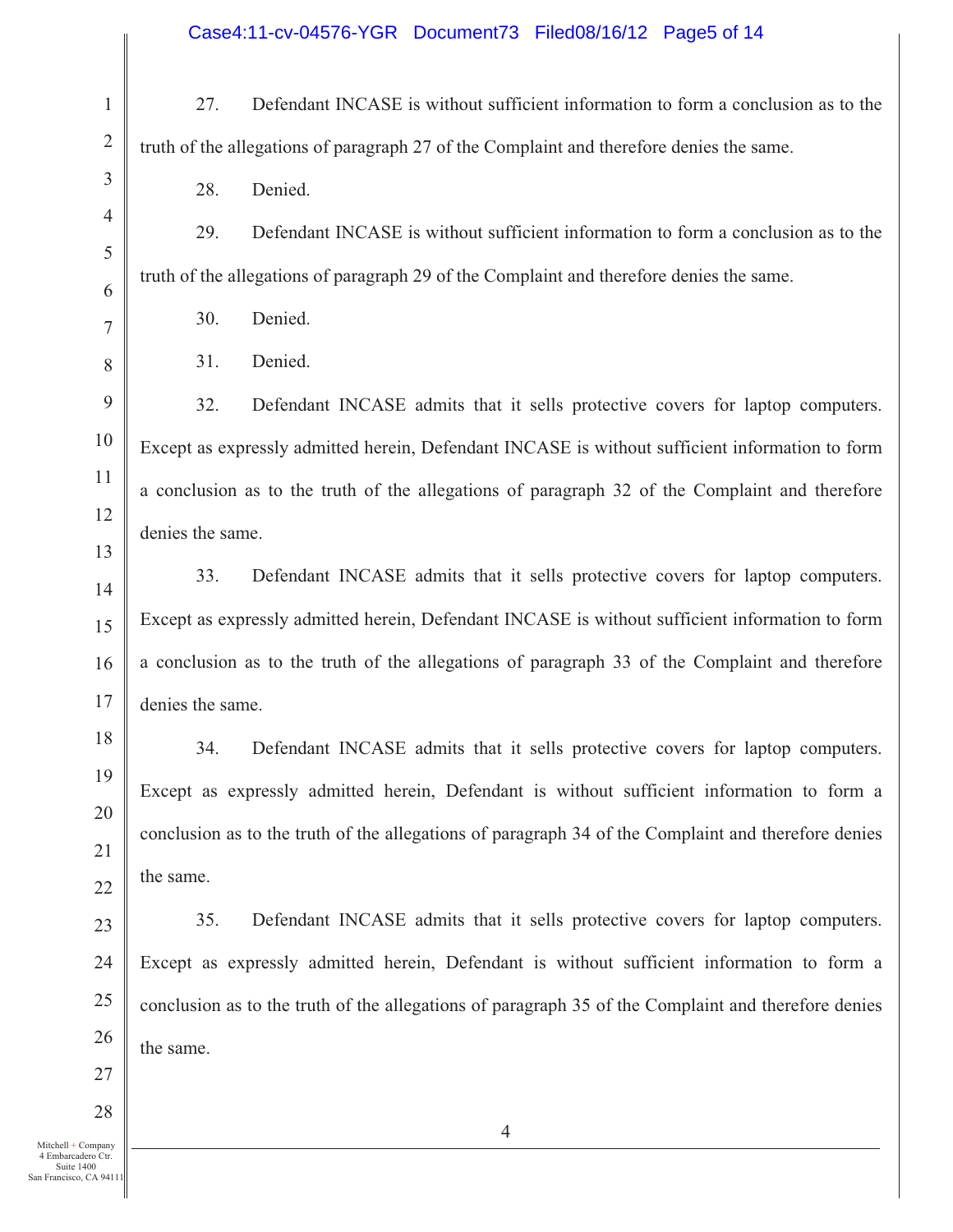### Case4:11-cv-04576-YGR Document73 Filed08/16/12 Page6 of 14

36. Defendant INCASE admits that it sells protective covers for laptop computers. Except as expressly admitted herein, Defendant is without sufficient information to form a conclusion as to the truth of the allegations of paragraph 36 of the Complaint and therefore denies the same.

37. Defendant INCASE admits that it sells protective covers for laptop computers. Except as expressly admitted herein, Defendant is without sufficient information to form a conclusion as to the truth of the allegations of paragraph 37 of the Complaint and therefore denies the same.

38. Defendant INCASE admits that it sells protective covers for laptop computers. Except as expressly admitted herein, Defendant is without sufficient information to form a conclusion as to the truth of the allegations of paragraph 38 of the Complaint and therefore denies the same.

39. Defendant INCASE admits that it sells protective covers for laptop computers. Except as expressly admitted herein, Defendant is without sufficient information to form a conclusion as to the truth of the allegations of paragraph 39 of the Complaint and therefore denies the same.

40. Defendant INCASE admits that it sells protective covers for laptop computers. Except as expressly admitted herein, Defendant is without sufficient information to form a conclusion as to the truth of the allegations of paragraph 40 of the Complaint and therefore denies the same.

41. Defendant INCASE admits that it sells protective covers for laptop computers. Except as expressly admitted herein, Defendant is without sufficient information to form a conclusion as to the truth of the allegations of paragraph 41 of the Complaint and therefore denies the same.

1

2

3

4

5

6

7

8

9

10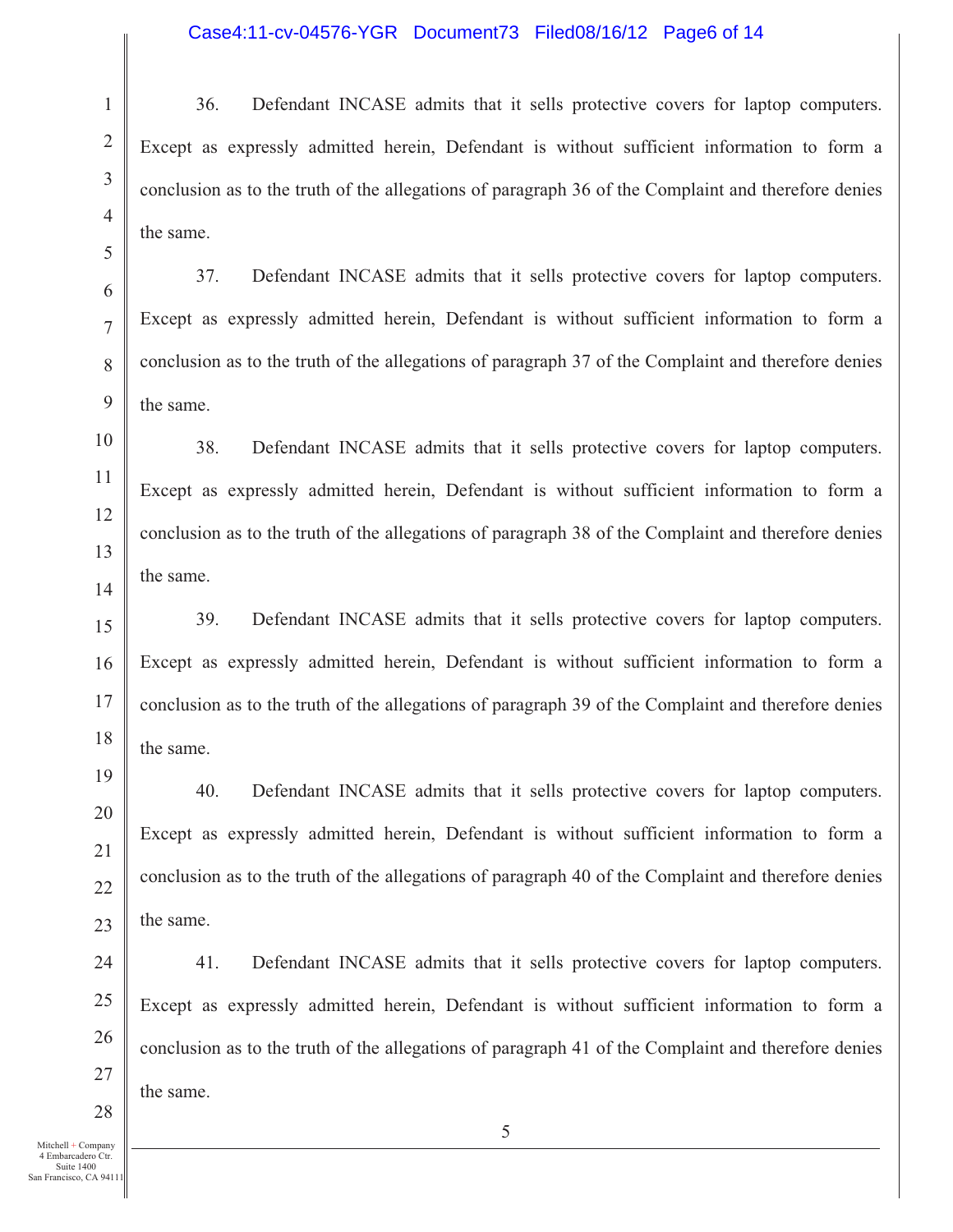## Case4:11-cv-04576-YGR Document73 Filed08/16/12 Page7 of 14

| $\mathbf{1}$          | 42.<br>Defendant INCASE admits that it sells protective covers for laptop computers.                |
|-----------------------|-----------------------------------------------------------------------------------------------------|
| $\overline{2}$        | Except as expressly admitted herein, Defendant is without sufficient information to form a          |
| $\mathfrak{Z}$        | conclusion as to the truth of the allegations of paragraph 42 of the Complaint and therefore denies |
| $\overline{4}$        | the same.                                                                                           |
| 5                     |                                                                                                     |
| 6                     | Admitted.<br>43.                                                                                    |
| 7                     | Denied.<br>44.                                                                                      |
| 8                     | Denied.<br>45.                                                                                      |
| 9                     | Denied.<br>46.                                                                                      |
| 10                    | <b>AFFIRMATIVE DEFENSES</b>                                                                         |
| 11                    | Defendant INCASE asserts the following affirmative defenses to Plaintiff's claims.                  |
| 12                    | <b>FIRST AFFIRMATIVE DEFENSE</b>                                                                    |
| 13                    | (Patent Invalidity)                                                                                 |
| 14                    | One or more claims of the '274 and '400 Patents are invalid under 35 U.S.C. §§ 101, 102,            |
| 15                    | 103, and/or 112.                                                                                    |
| 16                    | <b>SECOND AFFIRMATIVE DEFENSE</b>                                                                   |
| 17                    | (Non-Infringement)                                                                                  |
| 18                    | One or more claims of the '274 and '400 Patents are not infringed.                                  |
| 19                    | <b>THIRD AFFIRMATIVE DEFENSE</b>                                                                    |
| 20                    | (Limitation on Damages Based on Failure to Mark)                                                    |
| 21                    | Plaintiff's claim for damages is barred, in whole or in part, by a failure to satisfy the           |
| 22                    | requirements of 35 U.S.C. $\S$ 287(a).                                                              |
| 23                    | <b>FORTH AFFIRMATIVE DEFENSE</b>                                                                    |
| 24                    | (Limitation on Costs)                                                                               |
| 25                    | Plaintiff is precluded from recovering costs under the provisions of 35 U.S.C. § 288.               |
| 26                    | FIFTH AFFIRMATIVE DEFENSE                                                                           |
| 27                    | (Inequitable Conduct / Unclean Hands)                                                               |
| 28                    | The '274 and '400 patents are invalid and unenforceable by reason of the inequitable<br>6           |
| Company<br>adero Ctr. |                                                                                                     |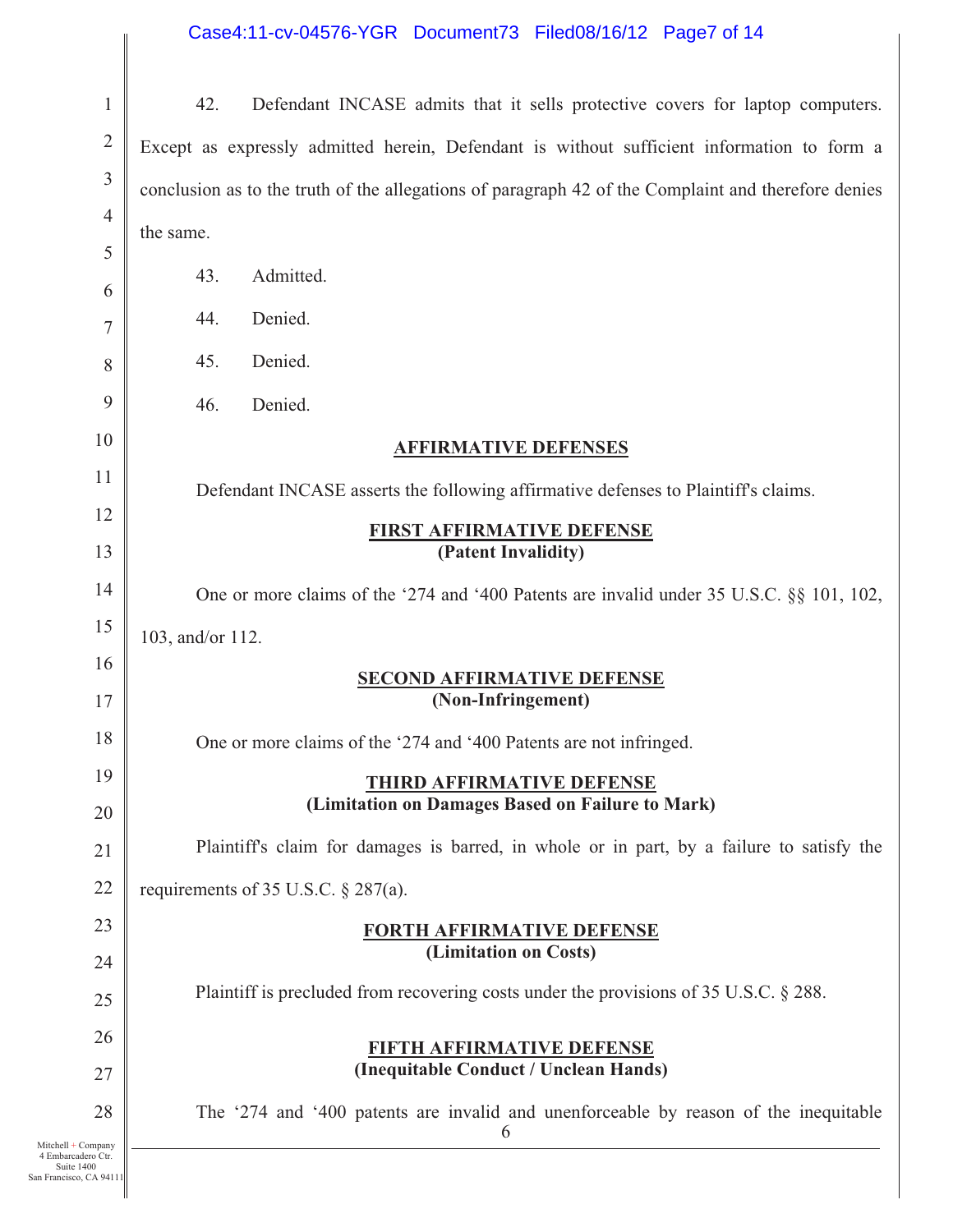#### Case4:11-cv-04576-YGR Document73 Filed08/16/12 Page8 of 14

conduct and unclean hands of at least Haile Bekele ("Bekele"), Techshell's sole owner and the named inventor for the patents-in-suit, and his patent prosecution counsel Mark Terry. As stated in more detail hereafter, Bekele submitted a fraudulent affidavit to the PTO in support of the patentability of his alleged invention with the intent to deceive the PTO.

Bekele filed for a utility patent on his alleged invention on April 19, 2007. But the PTO rejected all claims as being obvious in light of a patent by Kumar, which disclosed a two-piece laptop cover with a "hinge," in an office action dated February 5, 2009.

In response, Bekele and Attorney Terry then submitted an affidavit from Bekele to the PTO to establish that his alleged invention was not obvious due to ample and compelling evidence of "secondary considerations of nonobviousness," such as long felt need, commercial success, and copying by others. For example, he declared that he was aware of a long felt need for the alleged invention because he was a computer and software engineer who had worked in the computer and software industry since 1996. And he described the commercial success of his product and his company, which he asserted was a "well-known manufacturer and distributor" that sold tens of thousands of the product every year.

Attorney Terry then prepared and submitted a response to the PTO's office action on May 5, 2009 that was based on Bekele affidavit. Attorney Terry presented lengthy argument on why the alleged invention was not obvious in light of Kumar based on secondary considerations of nonobviousness, such as long felt need, commercial success, and copying by others. For example, Terry cited the "large number of products sold" and the "sizable sales figures" as evidence of commercial success that was "directly derived from the invention claimed."

The PTO Examiner allowed the claims following Bekele's submission of his affidavit and Attorney Terry's extensive arguments based on that affidavit. Consequently, the '274 Patent then issued on January 5, 2010. Subsequently, Bekele's company Techshell then filed suit against

Mitchell + Company 4 Embarcadero Ctr. Suite 1400

1

2

3

4

5

6

7

8

9

10

11

12

13

14

15

16

17

18

19

20

21

22

23

24

25

26

27

28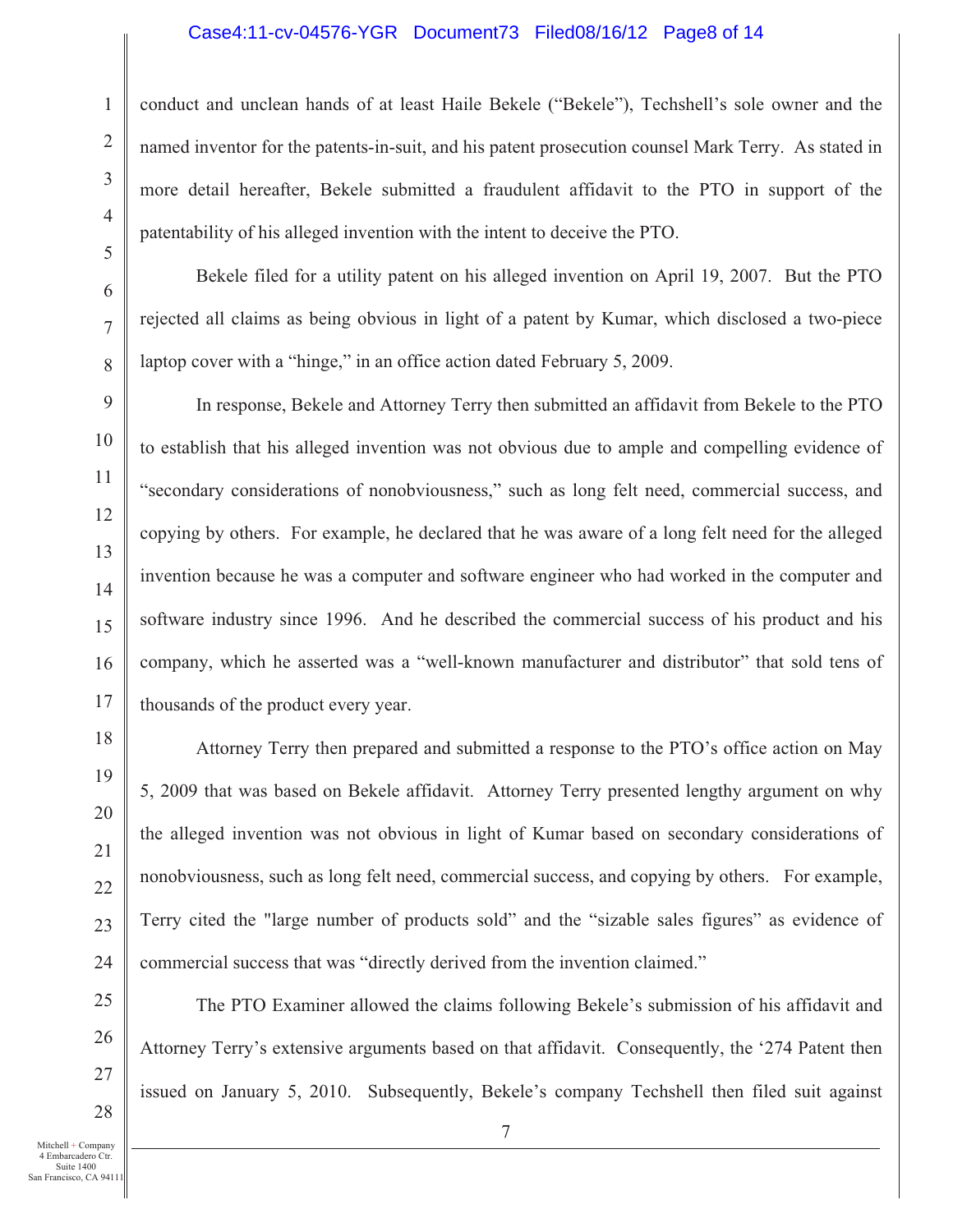### Case4:11-cv-04576-YGR Document73 Filed08/16/12 Page9 of 14

Incase, asserting both the '274 patent and the '400 patent, a continuation of the '274 Patent.

Shortly thereafter, Techshell sued Incase's customer, Best Buy.

The parties engaged in discovery, and Bekele was deposed on June 21, 2012. And, based on that deposition and subsequent investigation, Incase has determined that Bekele's affidavit was

demonstrably false in at least the following ways:

| <b>Statements from Bekele's False Affidavit</b>                                                                                                                                                             | The Truth                                                                                                                                                                                                                                                      |
|-------------------------------------------------------------------------------------------------------------------------------------------------------------------------------------------------------------|----------------------------------------------------------------------------------------------------------------------------------------------------------------------------------------------------------------------------------------------------------------|
| I am a computer and software engineer                                                                                                                                                                       | Bekele graduated from college with a<br>marketing degree                                                                                                                                                                                                       |
| I [have worked] in the computer and<br>software industry since 1996.                                                                                                                                        | Bekele was in high school in 1996. He had<br>never worked in the "computer and software"<br>industry." Rather, he owned and operated<br>(and still owns and operates) retail kiosks<br>and stores in malls in Santa Rosa, California<br>and Pensacola, Florida |
| Since at least 1996[,] 1 recognized that<br>there was a long felt need for a semi-rigid<br>laptop cover consisting of two separate<br>plastic elements and being quick and<br>easy to attach to the laptop. | Bekele didn't own a laptop in 1996. He<br>purchased an Apple PowerBook laptop late<br>2005 or early 2006 and, only thereafter,<br>determined that there was a need for a cover<br>it to protect it from damage.                                                |
| TECH SHELL, INC. has since [2006]<br>developed into a well-known<br>manufacturer and distributor of high<br>quality laptop covers throughout the<br>State of Florida and the United States.                 | Bekele's three-person company was<br>unknown in the industry, and had only<br>negligible distribution of the product.                                                                                                                                          |
| During its 3 years of existence,<br>TECH SHELL, INC. has grown into one<br>of the largest distributors of laptop covers<br>in the United States.                                                            | Bekele's three-person company was<br>unknown in the industry, and had only<br>negligible distribution of the product.                                                                                                                                          |
| TECH SHELL, INC. now offers a total<br>of 10 different styles and types of laptop<br>covers.                                                                                                                | At most, Bekele's company made and sold<br>only three of four different laptop covers                                                                                                                                                                          |
| Servicing the State of Florida and the<br>United States, TECH SHELL, INC. sells                                                                                                                             | Bekele couldn't quantify how many laptop<br>covers he sold every year, but he admitted                                                                                                                                                                         |
| over 40,000 laptop covers every year.                                                                                                                                                                       | that the number was not "40,000." In fact,<br>it was far less. Based on information                                                                                                                                                                            |
|                                                                                                                                                                                                             | provided by Bekele's deposition testimony,<br>it appears that the total number of units sold<br>each year as of the date that his affidavit                                                                                                                    |
|                                                                                                                                                                                                             | was signed was approximately:                                                                                                                                                                                                                                  |
|                                                                                                                                                                                                             | Year<br>Units Sold<br>2006<br>Zero                                                                                                                                                                                                                             |
|                                                                                                                                                                                                             | 8                                                                                                                                                                                                                                                              |

 $Mitchell + Com$ 4 Embarcadero Ctr. Suite 1400 San Francisco, CA 94111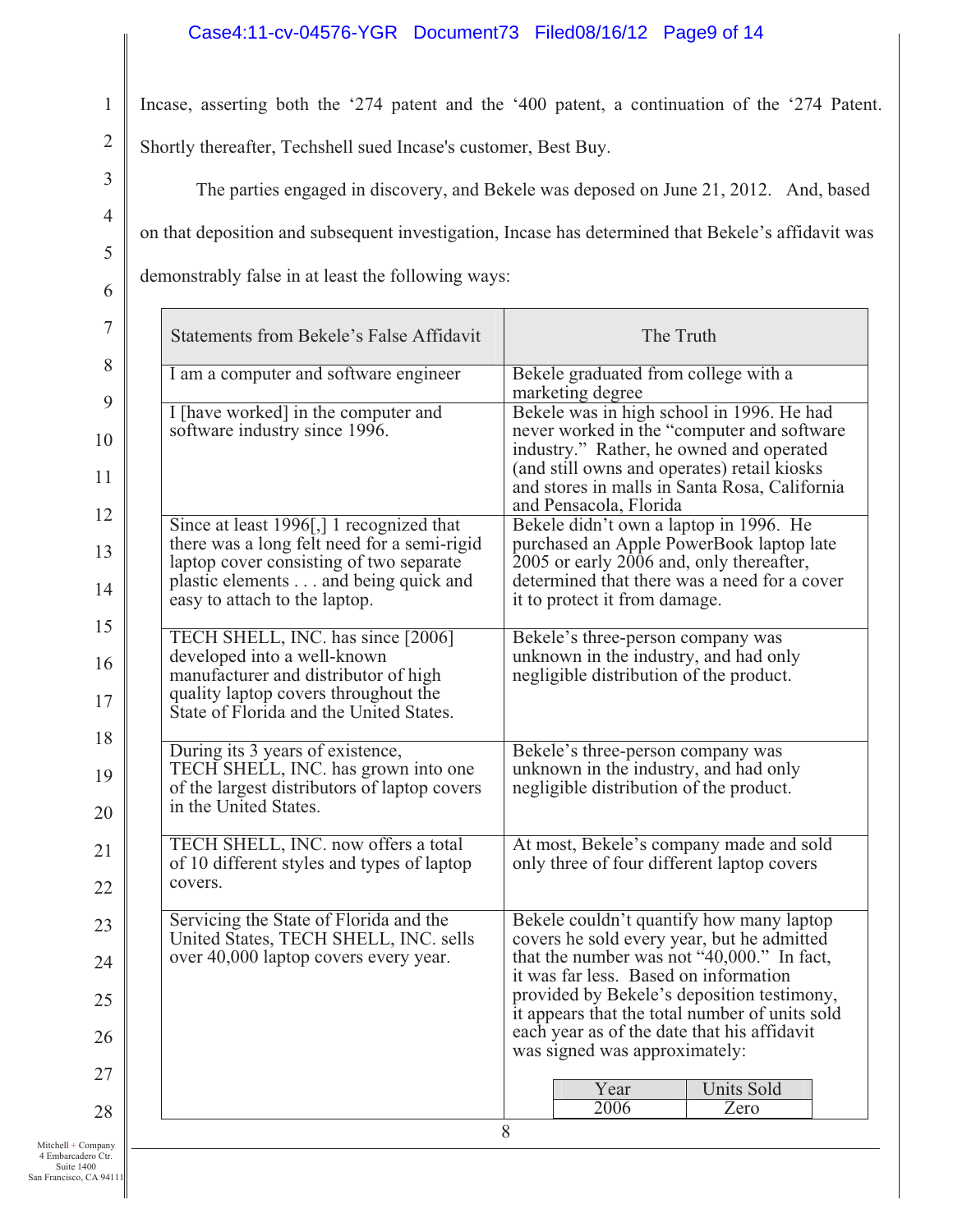|                                                                                             | 2007                                                                                          | 1850                                                                                     |
|---------------------------------------------------------------------------------------------|-----------------------------------------------------------------------------------------------|------------------------------------------------------------------------------------------|
|                                                                                             | 2008<br>2009                                                                                  | 1650<br>98                                                                               |
|                                                                                             |                                                                                               | (prorated)                                                                               |
|                                                                                             |                                                                                               |                                                                                          |
| TECH SHELL, INC. laptop covers were<br>first released into the computer                     |                                                                                               | Bekele attempted to launch his product in<br>2006 but he was unable to do so and had no  |
| accessory market in May 2006                                                                | were in 2007.                                                                                 | sales of the product that year. His first sales                                          |
| TECH SHELL, INC. was the first<br>company to release into the computer                      | the market. Rather, an established                                                            | Techshell was not the first company to enter                                             |
| accessory market a semi-rigid laptop<br>cover consisting of two separate plastic            | manufacturer of covers and cases for                                                          | electronic products – Speck –was actually                                                |
| elements.                                                                                   | as of October 2006.                                                                           | selling its two piece "snap on" laptop cover                                             |
| TECH SHELL, INC. laptop covers have                                                         |                                                                                               | Bekele couldn't quantify how many laptop                                                 |
| developed a growing and loyal following<br>through the years, as evidenced by the           |                                                                                               | covers he sold every year, but he admitted<br>that the number was not "40,000." In fact, |
| sheer number of products it sells each<br>year: approximately 40,000 are sold each<br>year. | it was far less. Based on information                                                         | provided by Bekele's deposition testimony,                                               |
|                                                                                             | it appears that the total number of units sold<br>each year as of the date that his affidavit |                                                                                          |
|                                                                                             | was signed was approximately:                                                                 |                                                                                          |
|                                                                                             | Year<br>2006                                                                                  | <b>Units Sold</b><br>Zero                                                                |
|                                                                                             | 2007<br>2008                                                                                  | 1850<br>1650                                                                             |
|                                                                                             | 2009                                                                                          | 98                                                                                       |
|                                                                                             |                                                                                               | (prorated)                                                                               |
|                                                                                             | asserting that his product had a "growing"                                                    | And, as shown above, he had no basis for                                                 |
|                                                                                             |                                                                                               | and loyal following" as of the date that his                                             |
|                                                                                             | affidavit was signed.                                                                         |                                                                                          |
| TECH SHELL INC. has a customer base<br>of over 30,000 separate customers.                   | Bekele couldn't quantify how many<br>customers he had as of the date of his                   |                                                                                          |
|                                                                                             |                                                                                               | affidavit, but he admitted that the number                                               |
|                                                                                             | was not "30,000." In fact, it was far less.                                                   | Based on information provided by Bekele's                                                |
|                                                                                             | deposition testimony, it appears that the<br>total number of customers was                    |                                                                                          |
|                                                                                             | affidavit was signed.                                                                         | approximately 3,500 as of the date that his                                              |
| TECH SHELL INC. further maintains a<br>steadily growing market presence as                  |                                                                                               | To the extent that Bekele's company ever                                                 |
| evidenced by its current plans to                                                           | "steadily growing" as of the date that his                                                    | had a "market presence," it was in no sense                                              |
| manufacture and produce two additional<br>types of laptop covers.                           | affidavit was signed. And Bekele had no<br>plans to "manufacture and produce two              |                                                                                          |
|                                                                                             | additional types of laptop covers."                                                           |                                                                                          |

Mitchell + Company 4 Embarcadero Ctr. Suite 1400 San Francisco, CA 94111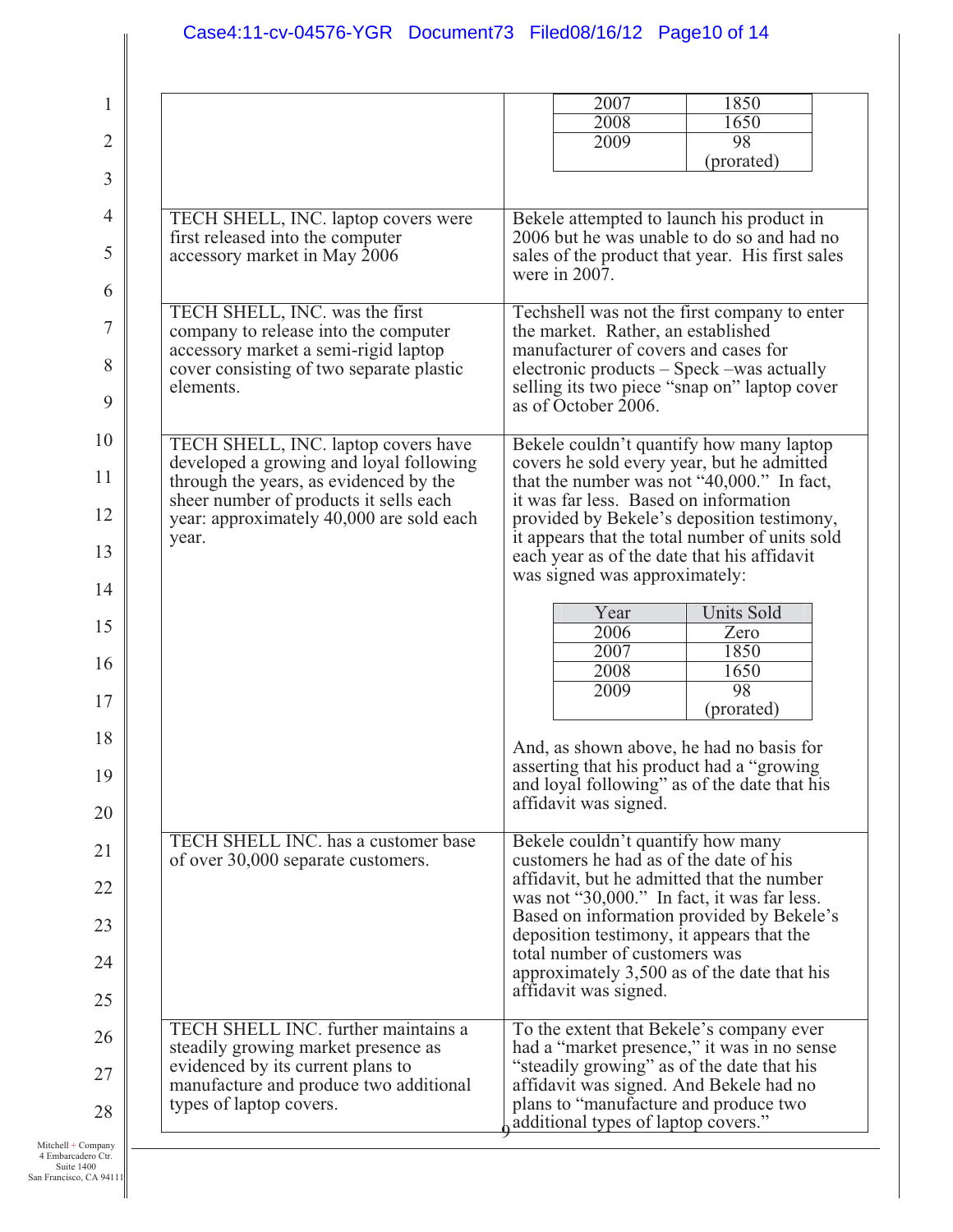# Case4:11-cv-04576-YGR Document73 Filed08/16/12 Page11 of 14

10 11  $\overline{1}$ 13 14  $1;$ 16  $1'$ 18 19 20 21  $\overline{2}$  $\overline{2}$  $2<sup>4</sup>$ 

| 1              |                                                                                                                     |                                                                                                                                 |  |
|----------------|---------------------------------------------------------------------------------------------------------------------|---------------------------------------------------------------------------------------------------------------------------------|--|
| $\overline{2}$ | TECH SHELL, INC. estimates a 15%<br>market share of the semi-rigid laptop                                           | Bekele couldn't quantify his company's<br>market share of the date of his affidavit, but                                        |  |
| 3              | cover (consisting of two separate plastic<br>elements) industry.                                                    | he admitted that the number was not "15%."<br>In fact, his company appears to have had                                          |  |
| $\overline{4}$ |                                                                                                                     | little or no "market share" as of the date that<br>his affidavit was signed.                                                    |  |
| 5              | [S]ales of TECH SHELL, INC. laptop<br>covers have averaged more than                                                | Bekele's company did not average "more<br>than \$300,000" in sales per year since 2006.                                         |  |
| 6              | \$300,000 [in annual sales]                                                                                         | In fact, it was far less.                                                                                                       |  |
| $\overline{7}$ | [S] hortly after the first release of a<br>product by TECH SHELL, INC.,                                             | Bekele's product was first sold after<br>Speck's product. And Bekele had no                                                     |  |
| 8<br>9         | competitor copies of TECH SHELL,<br>INC. laptop covers began entering the<br>computer accessory market. Examples of | evidence that Speck or anyone else in the<br>two piece "snap-on" laptop cover industry,<br>knew about, and much less coped, his |  |
| 10             | such copies [include] the SeeThru laptop<br>cover released by Speck, Inc. in                                        | product.                                                                                                                        |  |
| 11             | November 2006                                                                                                       |                                                                                                                                 |  |
| 12             | Since 2007 additional competitors have<br>started manufacturing and selling copies                                  | Bekele had no evidence that Incase or<br>anyone else in the industry, knew about, and                                           |  |
| 13             | of TECH SHELL, INC. laptop covers<br>into computer accessory market.<br>Examples of such later copies [include].    | much less coped, his product.                                                                                                   |  |
| 14             | the 13" Hardshell Case laptop cover<br>released by Incase, Inc.                                                     |                                                                                                                                 |  |
| 15             |                                                                                                                     |                                                                                                                                 |  |
| 16             |                                                                                                                     | As noted, these falsities only recently came to light following Bekele's deposition, when he                                    |  |
| 17<br>18       | finally admitted that his affidavit was untrue. Bekele's statements were intended to deceive the                    |                                                                                                                                 |  |
| 19             |                                                                                                                     | PTO and were both material-in-fact and as a matter of law. <i>Therasense, Inc. v. Becton, Dickinson</i>                         |  |
| 20             |                                                                                                                     |                                                                                                                                 |  |
| 21             | and Co., 649 F. 3d 1276 (Fed. Cir. 2011) ("When the patentee has engaged in affirmative acts of                     |                                                                                                                                 |  |
| 22             | egregious misconduct, such as the filing of an unmistakably false affidavit, the misconduct is                      |                                                                                                                                 |  |
| 23             | material.") and Rohm & Haas Co. v. Crystal Chem. Co., 722 F.2d 1556, 1571 (Fed.Cir.1983)                            |                                                                                                                                 |  |
| 24             | ("there is no room to argue that submission of false affidavits is not material.").                                 |                                                                                                                                 |  |
| 25             | Moreover, the most reasonable inference is that Attorney Terry also intended to deceive the                         |                                                                                                                                 |  |
| 26             | PTO on his client's behalf. Indeed, it would be unreasonable to infer that he acted otherwise in                    |                                                                                                                                 |  |
| 27             |                                                                                                                     | light of the clear difference between the real facts of his client's situation and those contained in the                       |  |
| 28             | false affidavit. In fact, Bekele testified in his regent deposition that was Attorney Terry - and not               |                                                                                                                                 |  |
|                |                                                                                                                     |                                                                                                                                 |  |

Mitchell + Company 4 Embarcadero Ctr. Suite 1400 San Francisco, CA 94111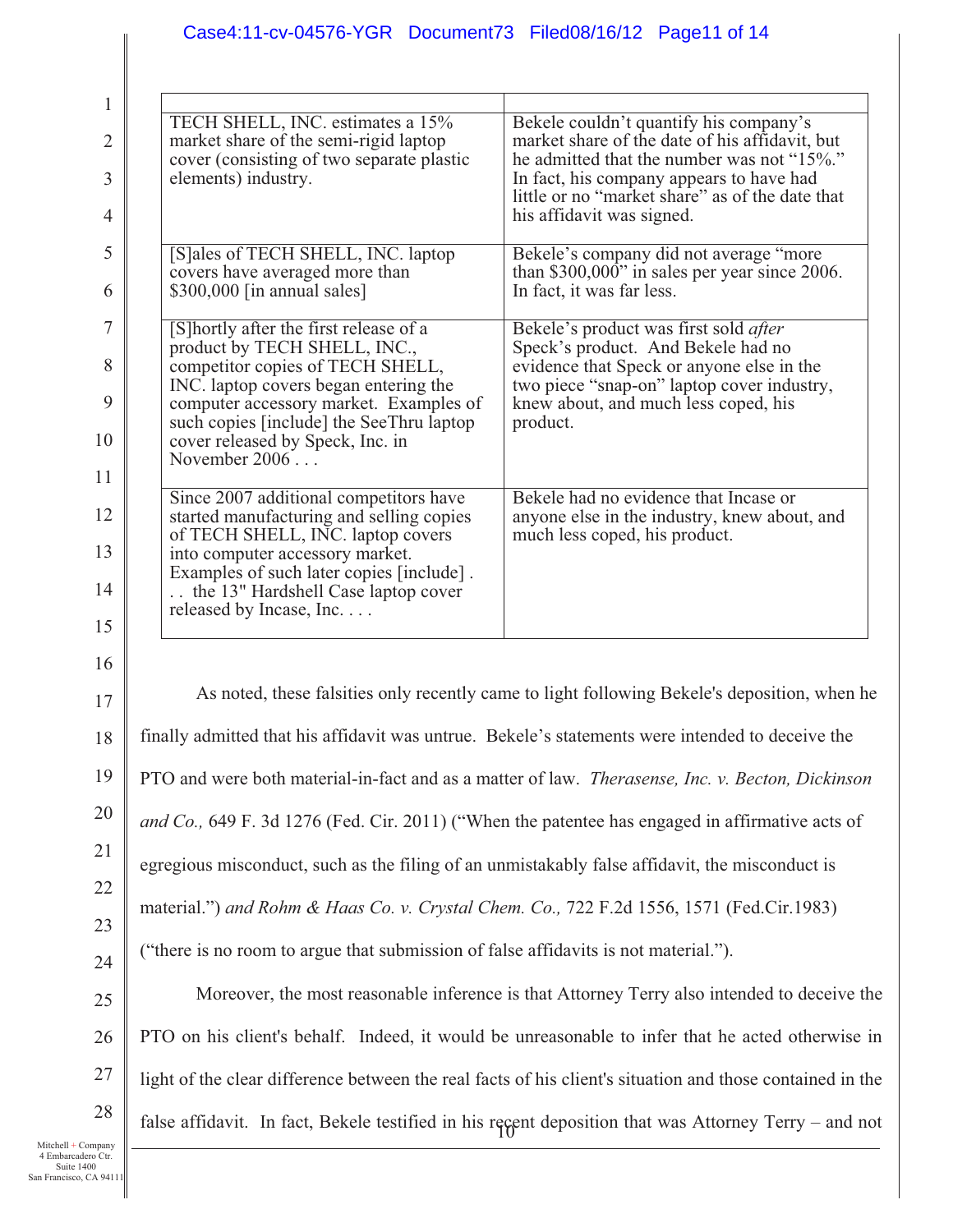# Case4:11-cv-04576-YGR Document73 Filed08/16/12 Page12 of 14

| $\mathbf{1}$         | himself – who was the source of the false affidavit and that that it was Attorney Terry who had         |
|----------------------|---------------------------------------------------------------------------------------------------------|
| $\overline{2}$       | asked Bekele to sign an affidavit that was false. Regardless, the '273 and '400 patents are invalid     |
| 3                    | and unenforceable due to inequitable conduct and unclean hands.                                         |
| $\overline{4}$       | <b>COUNTERCLAIMS</b>                                                                                    |
| 5                    | For its counterclaims, Defendant INCASE alleges as follows:                                             |
| 6<br>7               | Defendant INCASE manufactures, sells, and offers for sale, protective covers for<br>1.                  |
| 8                    | laptop computers.                                                                                       |
| 9                    | 2.<br>Plaintiff alleges that Defendant INCASE's protective covers infringe the '274 and                 |
| 10                   | '400 patents and that, as the owner of these patents, it is entitled to damages. Defendant INCASE       |
| 11                   | denies these allegations and contends that the protective covers sold by Defendant INCASE do not        |
| 12                   | infringe any valid claim of the '274 or '400 patents.                                                   |
| 13                   |                                                                                                         |
| 14                   | A justiciable controversy exists between Plaintiff and Defendant INCASE regarding<br>3.                 |
| 15                   | the '274 and '400 patents and a judicial declaration is necessary to establish the rights and duties of |
| 16                   | the parties with respect to the '274 and '400 patents.                                                  |
| 17                   | 4.<br>The counterclaims arise under the Patent Laws, Title 35 of the United States Code.                |
| 18                   | Therefore, the Court has subject matter jurisdiction pursuant to 28 U.S.C. §§1331, 1338(a), and         |
| 19<br>20             | §2201 et seq. The Court has personal jurisdiction over Plaintiff.                                       |
| 21                   | <b>COUNT I - Declaratory Judgment of Non-Infringement</b>                                               |
| 22                   | Defendant INCASE incorporates and realleges paragraphs 1-4 of these<br>5.                               |
| 23                   | counterclaims.                                                                                          |
| 24                   | The protective covers manufactured, sold, and offered for sale by Defendant<br>6.                       |
| 25                   | INCASE do not infringe the claims of the '274 and '400 patents.                                         |
| 26                   |                                                                                                         |
| 27                   |                                                                                                         |
| 28                   | 11                                                                                                      |
| mpany<br>o Ctr.<br>0 |                                                                                                         |

Mitchell + Company 4 Embarcadero Ctr. Suite 1400 San Francisco, CA 94111 28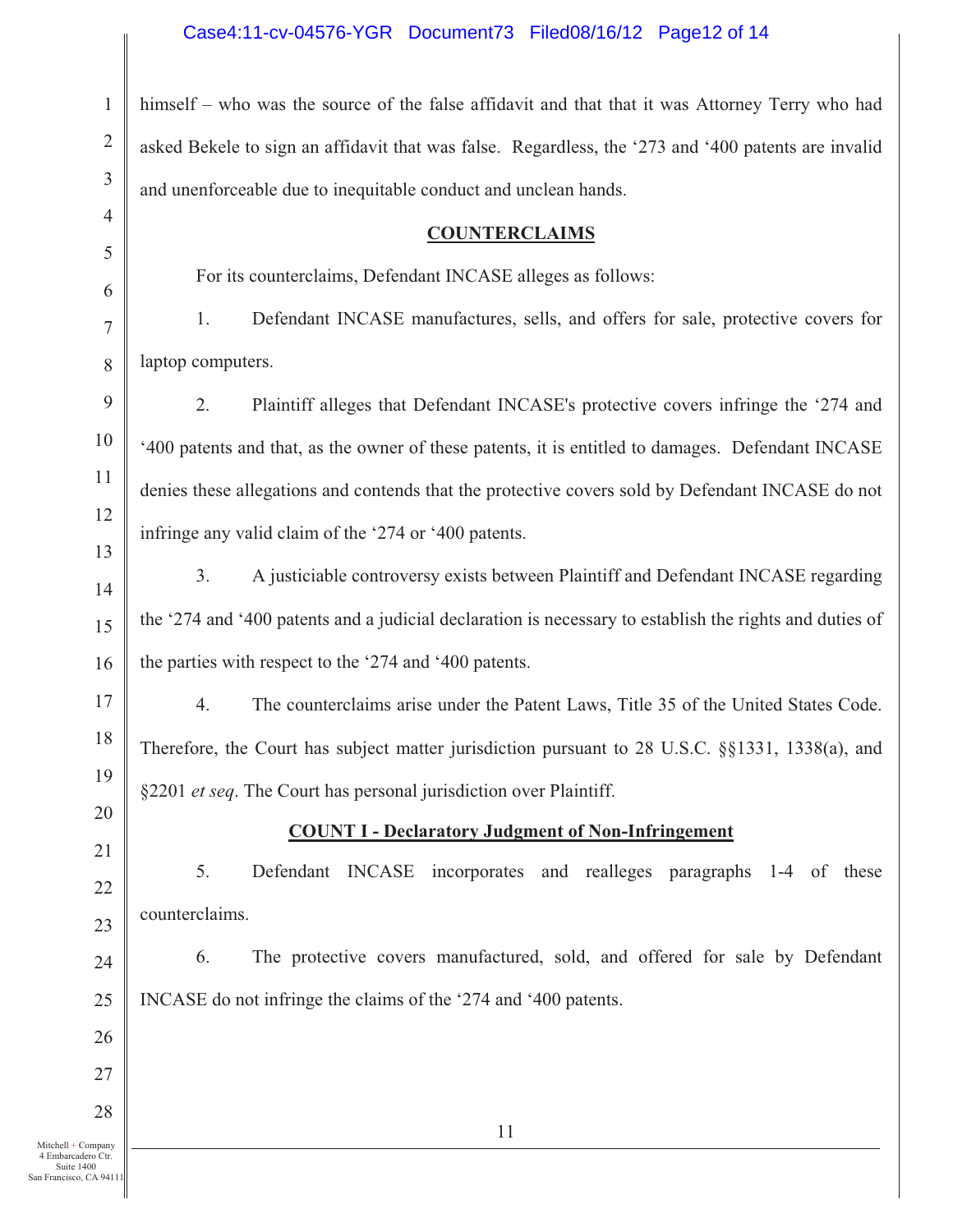1 2 3 4 5 6 7 8 9 10 11 12 13 14 15 16 17 18 19 20 21 22 23 24 25 26 27 28 12 7. A judicial declaration of non-infringement is necessary in order to establish INCASE's right to manufacture, sell, and offer for sale its protective covers free of any claim of infringement. **COUNT II - Declaratory Judgment of Invalidity**  8. Defendant INCASE incorporates and realleges paragraphs 1-4 of these counterclaims. 9. Upon information and belief, the claims of the '274 and '400 Patents are invalid under 35 U.S.C. §§ 102, 103, and/or 112. 10. Upon information and belief, the claims of the '274 and '400 Patents are invalid due to inequitable conduct and unclean hands as stated in Defendant INCASE's Fifth Affirmative Defense. 11. A judicial declaration of invalidity is necessary to establish Defendant INCASE's right to manufacture, sell, and offer for sale its protective covers free of any claim of infringement. **COUNT III - Declaratory Judgment of Unenforceability**  12. Defendant INCASE incorporates and realleges paragraphs 1-4 of these counterclaims. 13. Upon information and belief, the claims of the '274 and '400 Patents are unenforceable due to inequitable conduct and unclean hands as stated in Defendant INCASE's Fifth Affirmative Defense. 14. A judicial declaration of unenforceability is necessary to establish Defendant INCASE's right to manufacture, sell, and offer for sale its protective covers free of any claim of infringement. **PRAYER FOR RELIEF**  WHEREFORE, Defendant INCASE requests that the Court award the following relief: